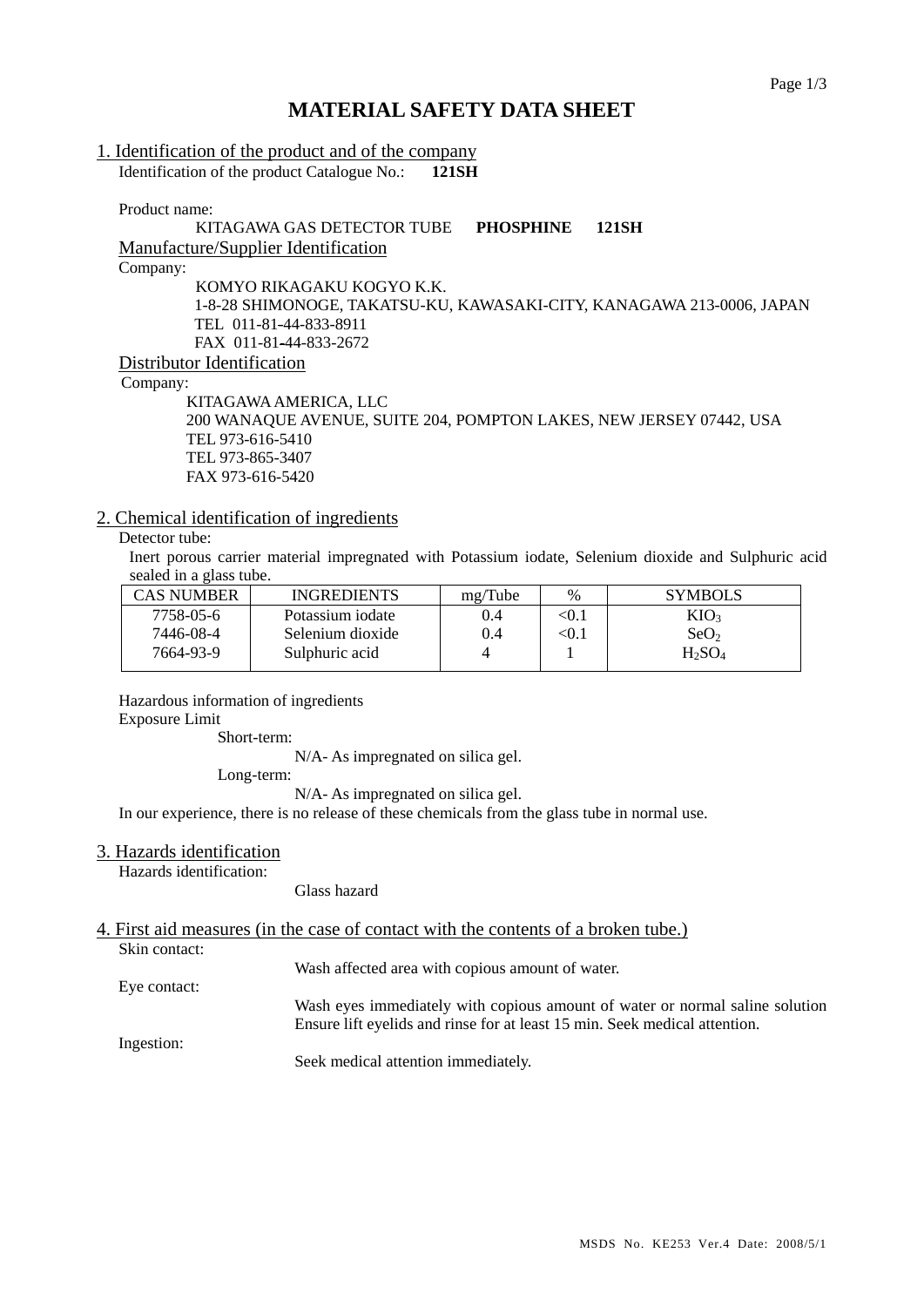| <u>5. Fire fighting measures</u><br>Flash point:                   |                                                                                                                                                                |
|--------------------------------------------------------------------|----------------------------------------------------------------------------------------------------------------------------------------------------------------|
| Extinguishing media:                                               | Non-combustible                                                                                                                                                |
| Special fire fighting Procedures:                                  | All known extinguishants can be used.                                                                                                                          |
| Unusual fire & Explosion hazards:                                  | None<br>Negligible fire hazard when exposed to heat or flame.                                                                                                  |
| 6. Accidental release measures                                     |                                                                                                                                                                |
| Personal protection:                                               | Do not pick up broken glass with bare hands if the tube is broken. Cover with<br>inert absorbent such as vermiculite. Sweep up and contain for waste disposal. |
| 7. Handling and storage<br>Handling & use:                         |                                                                                                                                                                |
|                                                                    | Ensure the instructions for use are followed. Safety glasses and gloves should be<br>worn to prevent injury from splintering glass.                            |
| Storage:                                                           | Keep away from direct sunlight and store at 25 degree C or lower.                                                                                              |
| 8. Exposure control/personal protection<br>Respiratory protection: |                                                                                                                                                                |
| Ventilation:                                                       | Not applicable                                                                                                                                                 |
| Other protective equipment:                                        | Not applicable                                                                                                                                                 |
|                                                                    | Safety glasses and gloves                                                                                                                                      |
| 9. Physical/Chemical properties<br>Appearance:                     |                                                                                                                                                                |
| Boiling point:                                                     | Yellow and red solid layers sealed in a glass tube.                                                                                                            |
| Melting point:                                                     | Not applicable                                                                                                                                                 |
| Specific gravity $(H_2O=1)$ :                                      | Not applicable                                                                                                                                                 |
| Evaporation rate (BuOAc=1):                                        | Not applicable                                                                                                                                                 |
| Solubility in water:                                               | Not applicable                                                                                                                                                 |
| Vapour pressure:                                                   | Not applicable<br>Not applicable                                                                                                                               |
| Vapour density:                                                    | Not applicable                                                                                                                                                 |
| 10. Stability and Reactivity                                       |                                                                                                                                                                |
| Stability:                                                         | Stable at under ambient temperatures and pressures.                                                                                                            |
| Incompatibilities:<br>Hazardous decomposition products:            | Not applicable                                                                                                                                                 |
| Hazardous polymerization:                                          | None<br>None                                                                                                                                                   |